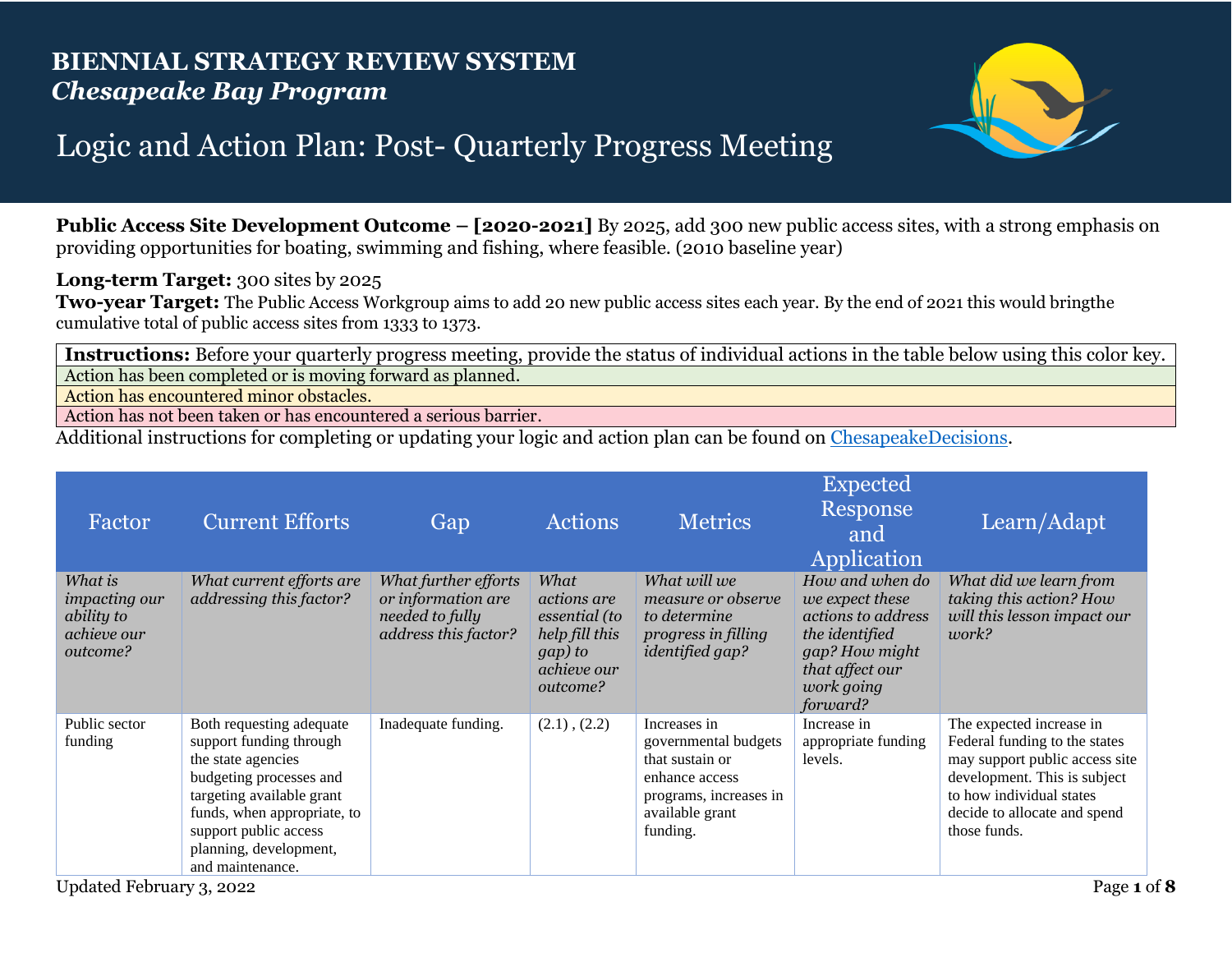| Underutilization<br>of public Lands                                                                          | As a part of ongoing planning<br>and update cycles, agency<br>partners are evaluating the<br>potential of additional public<br>access opportunities under our<br>control as resources allow.<br>When site master plans or<br>resource management plans<br>are updated, the potential for<br>additional public access are<br>evaluated and included in the<br>new plans as appropriate. | Limited staffingand<br>resources.                                                                                                                                                                                                                                                                                                                                       | (5.1)                        | Expanded<br>opportunities on<br>public lands reflected<br>in our annual data<br>call.                                                                                                                                                                                                                                                                                                                                                | More access<br>opportunities<br>serving all of the<br>Chesapeake Bay<br>Watershed<br>population.                                                             | Underutilization of public<br>lands continues to be a factor<br>influencing the rate of<br>progress towards the public<br>access outcome. Going<br>forward the workgroup will<br>continue to encourage<br>managers of public lands that<br>front streams and rivers to<br>assess the lands' public access<br>potential.                                                                                                                                                                                                                                                                                       |
|--------------------------------------------------------------------------------------------------------------|----------------------------------------------------------------------------------------------------------------------------------------------------------------------------------------------------------------------------------------------------------------------------------------------------------------------------------------------------------------------------------------|-------------------------------------------------------------------------------------------------------------------------------------------------------------------------------------------------------------------------------------------------------------------------------------------------------------------------------------------------------------------------|------------------------------|--------------------------------------------------------------------------------------------------------------------------------------------------------------------------------------------------------------------------------------------------------------------------------------------------------------------------------------------------------------------------------------------------------------------------------------|--------------------------------------------------------------------------------------------------------------------------------------------------------------|---------------------------------------------------------------------------------------------------------------------------------------------------------------------------------------------------------------------------------------------------------------------------------------------------------------------------------------------------------------------------------------------------------------------------------------------------------------------------------------------------------------------------------------------------------------------------------------------------------------|
| Permitting<br>requirements                                                                                   | Discussion on mitigation<br>permitting requirements for<br>small access points.                                                                                                                                                                                                                                                                                                        | Alternatives to<br>reasonably addressing<br>106 issues.                                                                                                                                                                                                                                                                                                                 | (4.1)                        | Examples of projects<br>that were able to move<br>forward at reduced<br>costs with an<br>alternative process.                                                                                                                                                                                                                                                                                                                        | Less costly<br>solutions to<br>mitigation basedon<br>accepted criteria.                                                                                      | Workgroup members have<br>provided technical assistance<br>where possible related to site<br>assessment, planning, design<br>and permitting and will<br>continue to do so.                                                                                                                                                                                                                                                                                                                                                                                                                                    |
| Enhance<br>accessibility to<br>diverse<br>populations and<br>meet the needs<br>of those with<br>disabilities | Identifying new access<br>sites to meet the needs of<br>a diverse population.<br>Increasing connectedness<br>ofexisting access sites,<br>making them more<br>accessible tourban<br>populations.                                                                                                                                                                                        | Development and<br>urbanization of<br>waterfronts, higher<br>land values, economic<br>and social influences,<br>population density,<br>transportation<br>systems, concentrated<br>water pollution and<br>different levels of<br>commitment to public<br>access all combine to<br>present substantially<br>different<br>circumstances and call<br>for unique strategies. | $(3.1)$ , $(3.2)$ ,<br>(8.1) | Continue annual<br>counting of new access<br>sites to determine if new<br>access sites are being<br>located in geographic<br>areas with diverse<br>populations.<br>Continue annual<br>counting of new access<br>sites or enhanced<br>existing sites that are<br>ADA accessible. In<br>addition, as information<br>is available, look at<br>programing that could<br>enhance use of public<br>access sites by diverse<br>populations. | Availability of<br>funding will drive<br>when new sites are<br>created or existing<br>sites are enhanced.<br>It also has a major<br>impact on<br>programing. | We learned that designing sites<br>to be ADA accessible increases<br>costs. More funding is needed to<br>make public access sites<br>available to those with<br>disabilities. Efforts to enhance<br>accessibility to diverse<br>populations including those with<br>disabilities will be an ongoing<br>effort of the workgroup. The<br>results of the public access<br>research on benefits and barriers<br>to public access in the watershed<br>will include data on what<br>prevents these populations from<br>utilizing public access sites and<br>will include recommendations<br>on how to address them. |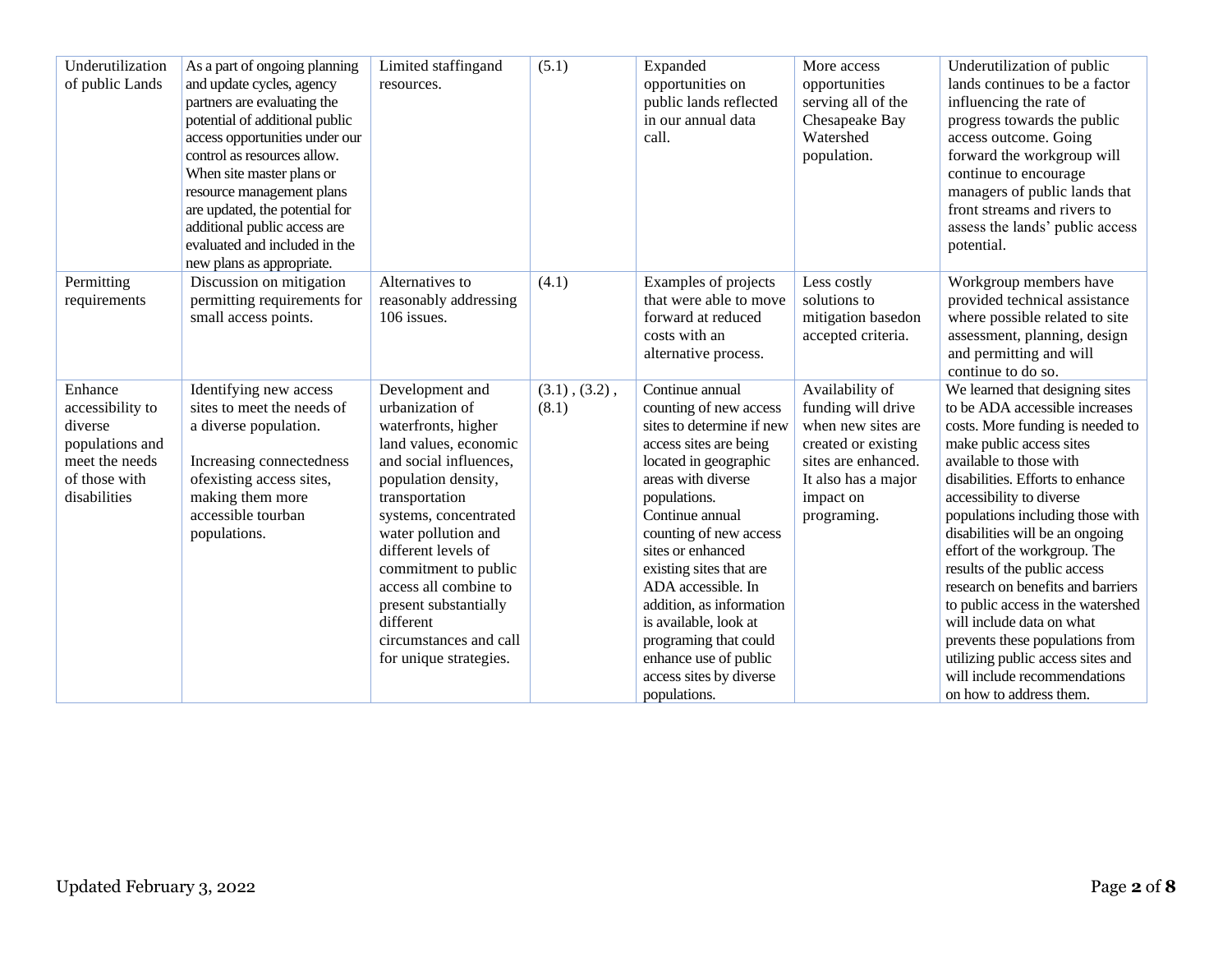| Local           | Localities are attempting to                              | Capacity and funds                   | $(1.1)$ , $(2.1)$ , | Exceed the minimum                      | Exceed the annual                          | The workgroup learned that                                           |
|-----------------|-----------------------------------------------------------|--------------------------------------|---------------------|-----------------------------------------|--------------------------------------------|----------------------------------------------------------------------|
| government      | leverage local funds,                                     | that enable state                    | (4.1)               | goal of 20 new public                   | target of 20 sites per                     | pairing public access site                                           |
| capacity        | grants, and donations from                                | agency partners to hire              |                     | access sites per year.                  | year.                                      | development with other                                               |
|                 | private corporations to help                              | staff to support site                |                     |                                         |                                            | initiatives (ex. stream restoration,                                 |
|                 | with the development of                                   | development and                      |                     |                                         |                                            | park improvements, and land                                          |
|                 | new public access sites.                                  | monitoring atthe local               |                     |                                         |                                            | acquisition projects) can be                                         |
|                 |                                                           | level have been                      |                     |                                         |                                            | effective. However, piecemeal                                        |
|                 |                                                           | limited.                             |                     |                                         |                                            | approach is not necessarily a                                        |
|                 |                                                           | State agency partners                |                     |                                         |                                            | long-term solution. Instead,                                         |
|                 |                                                           | have reported that<br>theirstaffing, |                     |                                         |                                            | limited state agency funds for<br>staffing, operational budgets, and |
|                 |                                                           | operational budgets,                 |                     |                                         |                                            | local project assistance needs to                                    |
|                 |                                                           | and statefunds for                   |                     |                                         |                                            | be addressed. The Workgroup                                          |
|                 |                                                           | local project                        |                     |                                         |                                            | requested new funding strategies                                     |
|                 |                                                           | assistance have seen                 |                     |                                         |                                            | to include funding for                                               |
|                 |                                                           | significant reductions               |                     |                                         |                                            | maintenance, planning and                                            |
|                 |                                                           | thereby, reducing their              |                     |                                         |                                            | development of new sites at its                                      |
|                 |                                                           | ability to support these             |                     |                                         |                                            | last Quarterly Progress Meeting.                                     |
|                 |                                                           | activities.                          |                     |                                         |                                            | The request did not result in                                        |
|                 |                                                           |                                      |                     |                                         |                                            | updated funding strategies.                                          |
| Conflicts among | Constructing public access                                | Retrofitting the sites               | (4.1)               | Number of sites                         | More satisfied                             | The increased usage of public                                        |
| users           | sites that reduce conflict                                | where conflict has                   |                     | designed or retrofitted                 | public.                                    | access sites associated with                                         |
|                 | and have enough and                                       | beencreated.                         |                     | with appropriate                        |                                            | the COVID-19 pandemic                                                |
|                 | appropriate infrastructure                                |                                      |                     | infrastructure and                      |                                            | exacerbated this issue.                                              |
|                 | as well as adequate                                       |                                      |                     | management leading                      |                                            | Funding to retrofit sites with                                       |
|                 | maintenance/management.                                   |                                      |                     | to a reduction of                       |                                            | appropriate infrastructure is                                        |
|                 |                                                           |                                      |                     | public complaints.                      |                                            | still needed.                                                        |
| Climate Change  | Considering actions that can                              | Need for more site-                  | (7.1)               | Availability of needed                  | More resilient                             | Workgroup members                                                    |
|                 | address this real and growing<br>concern: Identifying and | specific data on<br>climate change   |                     | data for sustainable<br>site design and | public access sites.<br>Projects will have | explained that the impacts of<br>climate change already              |
|                 | assessing existing public                                 | impacts more easily                  |                     | development.                            | longer life                                | influence the design and                                             |
|                 | access sites that are at highest                          | and readily available.               |                     |                                         | expectancy.                                | placement of public access                                           |
|                 | risk for negative impacts                                 |                                      |                     |                                         |                                            | sites. In future, some funding                                       |
|                 | related to climate change and                             |                                      |                     |                                         |                                            | may be required to retrofit old                                      |
|                 | rising sea levels. Employing                              |                                      |                     |                                         |                                            | sites which will detract from                                        |
|                 | and encouraging use of                                    |                                      |                     |                                         |                                            | the funding available to                                             |
|                 | sustainable strategies that can                           |                                      |                     |                                         |                                            | implement new sites.                                                 |
|                 | help compensate or reduce the                             |                                      |                     |                                         |                                            |                                                                      |
|                 | impact of climate change                                  |                                      |                     |                                         |                                            |                                                                      |
|                 | including rising water levels                             |                                      |                     |                                         |                                            |                                                                      |
|                 | into the design, development,                             |                                      |                     |                                         |                                            |                                                                      |
|                 | and/or retrofitting of public                             |                                      |                     |                                         |                                            |                                                                      |
|                 | access projects so that                                   |                                      |                     |                                         |                                            |                                                                      |
|                 | investment equates to                                     |                                      |                     |                                         |                                            |                                                                      |
|                 | reasonable life expectancy of                             |                                      |                     |                                         |                                            |                                                                      |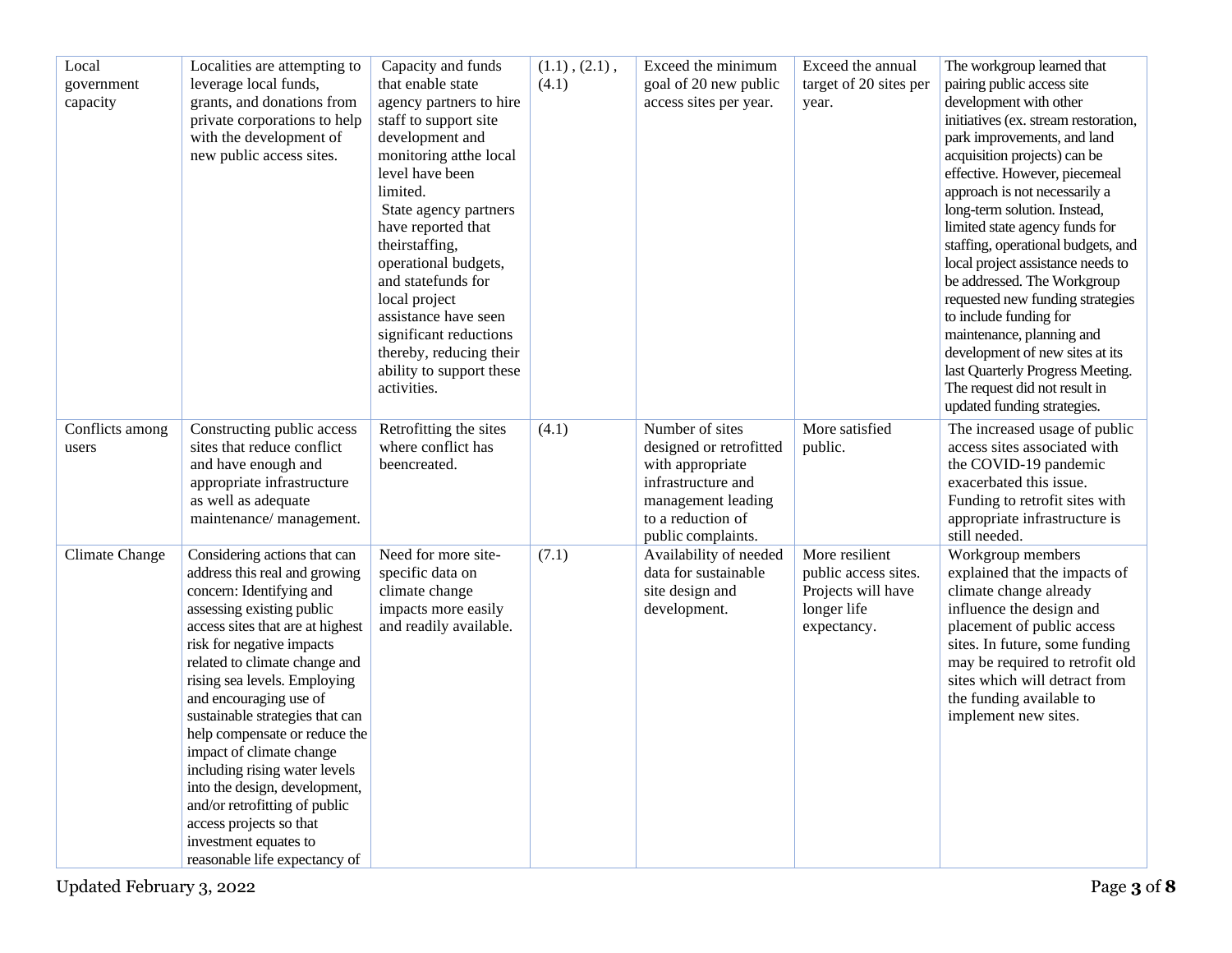| the project. Evaluating           |  |  |  |
|-----------------------------------|--|--|--|
| potential sites for vulnerability |  |  |  |
| and sustainability. Striving to   |  |  |  |
| achieve "no net loss" of          |  |  |  |
| existing public access sites.     |  |  |  |

|                    |                                                                                                                                                                                                                                                                                                                                  | <b>ACTIONS - 2021-2022</b>                                                                                                                                                                                                                                                                                                                                                                |                                                                                                                                                                                                                                           |                        |                                    |  |  |  |  |
|--------------------|----------------------------------------------------------------------------------------------------------------------------------------------------------------------------------------------------------------------------------------------------------------------------------------------------------------------------------|-------------------------------------------------------------------------------------------------------------------------------------------------------------------------------------------------------------------------------------------------------------------------------------------------------------------------------------------------------------------------------------------|-------------------------------------------------------------------------------------------------------------------------------------------------------------------------------------------------------------------------------------------|------------------------|------------------------------------|--|--|--|--|
| <b>Action</b><br># | <b>Description</b>                                                                                                                                                                                                                                                                                                               | <b>Performance Target(s)</b>                                                                                                                                                                                                                                                                                                                                                              | Responsible<br>Party (or<br>Parties)                                                                                                                                                                                                      | Geographic<br>Location | <b>Expected</b><br><b>Timeline</b> |  |  |  |  |
|                    | <b>Management Approach 1:</b> Track progress towards the 300 new sites goal: At the end of each calendar year partners will compile a list of all<br>new public access sites opened in their jurisdiction during the year. These sites will be tallied and tracked by NPS and counted towards the 300<br>new sites by 2025 goal. |                                                                                                                                                                                                                                                                                                                                                                                           |                                                                                                                                                                                                                                           |                        |                                    |  |  |  |  |
| 1.1                | Report on new public access sites<br>opened each year.                                                                                                                                                                                                                                                                           | New public access sites opened in<br>watershed with target of 20 per year.                                                                                                                                                                                                                                                                                                                | All state and<br>federal partners<br>in Public Access<br>Work Group.                                                                                                                                                                      | Watershed              | 2020-2021                          |  |  |  |  |
|                    |                                                                                                                                                                                                                                                                                                                                  | Management Approach 2: Make funding for public access a priority: Sustain funding for development of new public access sites and<br>maintenance of existing sites, including maintenance dredging of small channels. Relevant state and federal funding or matching grant programs<br>should consider targeting or giving bonus points for projects that include new public access sites. |                                                                                                                                                                                                                                           |                        |                                    |  |  |  |  |
| 2.1                | Develop new public access sites by<br>targeting financial assistance<br>programs as appropriate.                                                                                                                                                                                                                                 | Evidence of grant/financial award<br>programs with application criteria<br>supporting public access development.                                                                                                                                                                                                                                                                          | <b>State and federal</b><br>partners who<br>administer<br>appropriate<br>financial assistance<br>awards programs<br>(This list includes<br>VA DCR, VA DGIF,<br>PA DCNR, MD<br>DNR, NPS,<br>USFWS, WV DNR,<br>NY DEC, DE DPR<br>and DC DOE | Watershed              | 2020-2021                          |  |  |  |  |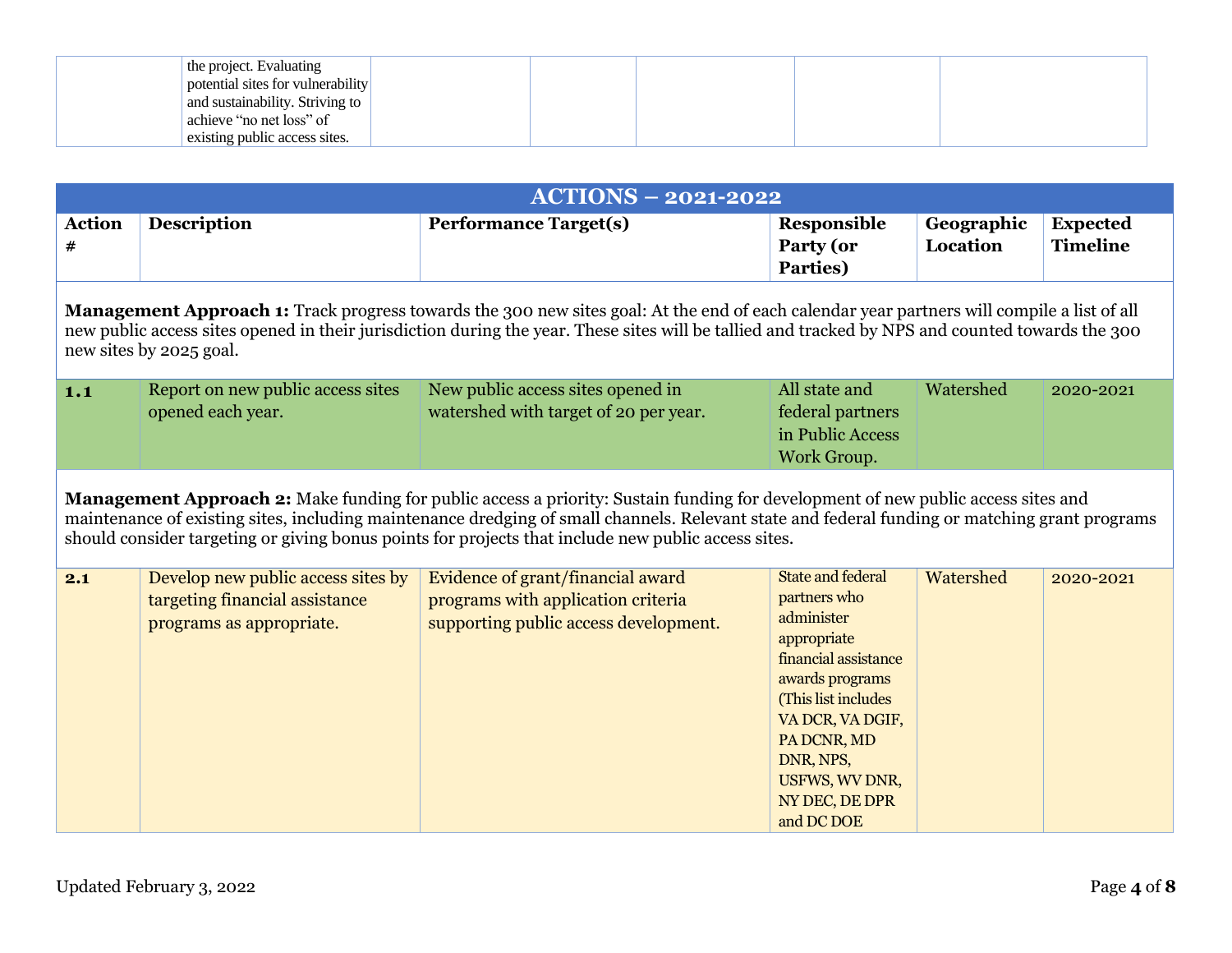| 2.2 | Provide agency budgets that  | <b>Provision of budgets that support public</b> | <b>State and federal</b> | Watershed | 2020-2021 |
|-----|------------------------------|-------------------------------------------------|--------------------------|-----------|-----------|
|     | support public access        | access development and maintenance.             | partners who             |           |           |
|     | development and maintenance. |                                                 | manage public            |           |           |
|     |                              |                                                 | access programs.         |           |           |

**Management Approach 3:** Enhance Public Access for a Diverse Population: As the population of the watershed grows, it becomes increasingly diverse. This diversity is evident in the increasing variety of ethnic, cultural, and language backgrounds of the people. The ways that the public in general use and access water resources is growing and changing as well. Increasing opportunities for public access exposes people to resources and places that can inspire a sense of environmental awareness and build support for Chesapeake Bay conservation and stewardship. Methods for enhancing access for a diverse population include: looking at the location and kinds of access that exist, identifying gaps in service to underserved communities, and determining what is needed to enhance access opportunities. To be successful the Bay Program partners need to honor the culture, history and social concerns of local populations and communities and include them in the decision making processes. Additional steps may include creating and/or increasing information, signage, online resources and programs that target underserved populations. Signage, whenever possible, should use universal symbols and reflect the languages of diverse user groups.

| 3.1 | Improve access to water based<br>resources and associated green<br>space, with specific emphasis on<br>currently underserved<br>neighborhoods and communities. | Increased connectedness where feasible to<br>existing or new public access sites to make<br>them more accessible to urban populations.             | Each state and<br>jurisdiction in<br>the watershed as<br>staff and funding<br>allows. Urban<br>areas throughout<br>the watershed.                                                        | Watershed | 2020-2021 |
|-----|----------------------------------------------------------------------------------------------------------------------------------------------------------------|----------------------------------------------------------------------------------------------------------------------------------------------------|------------------------------------------------------------------------------------------------------------------------------------------------------------------------------------------|-----------|-----------|
| 3.2 | Continue to enhance the<br><b>Environmental Justice Screen</b><br>mapping tool.                                                                                | This visual evaluation tool can help to<br>potentially show correlation of access to<br>areas of potential need related to diverse<br>communities. | This project<br>would be<br>accomplished<br>through a<br>cooperative<br>effort involving<br>NPS, Bay<br>Program and<br><b>EPA.</b> Population<br>centers<br>throughout the<br>watershed. | Watershed | 2020-2021 |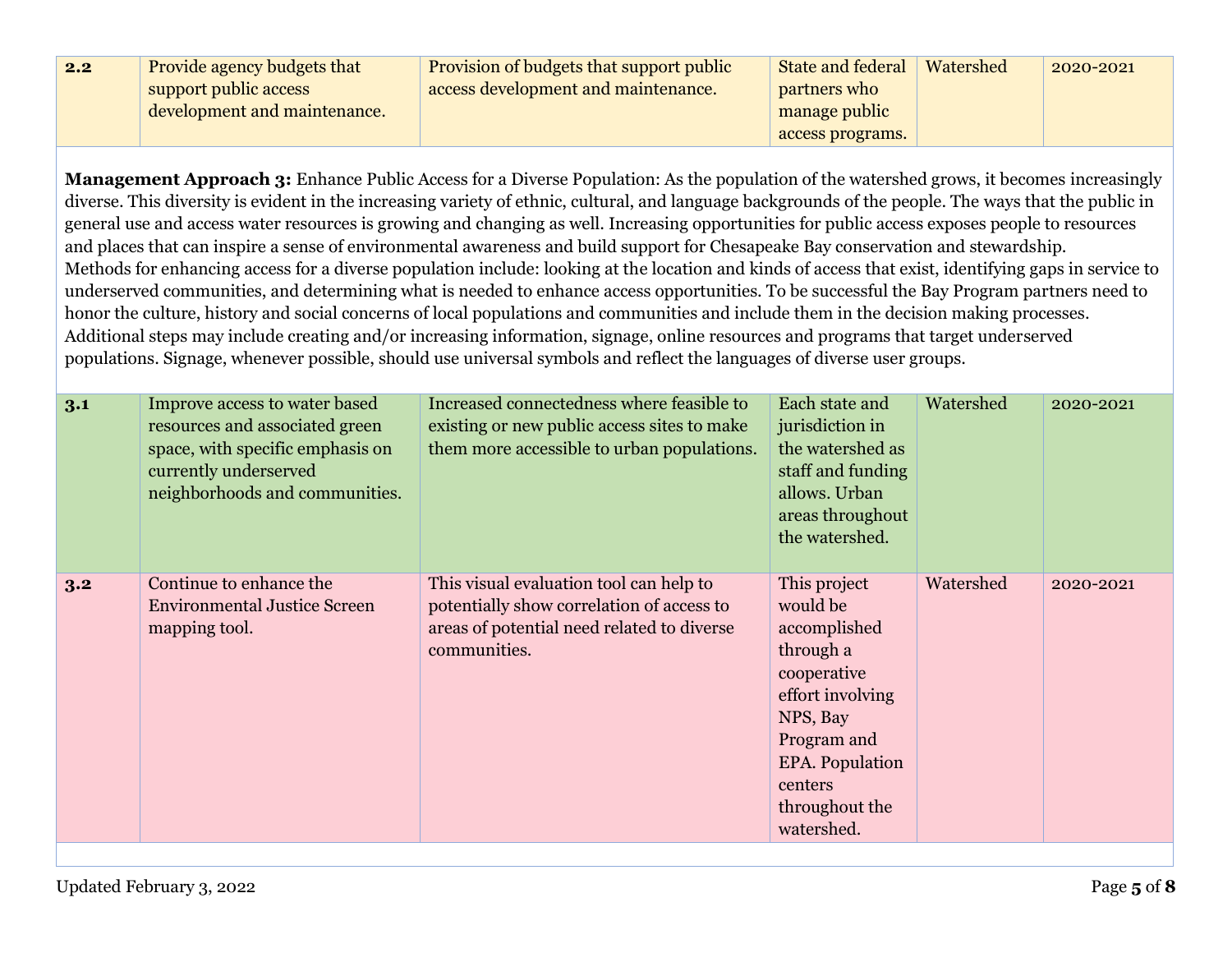**Management Approach 4:** Carry out and support more detailed assessments and project design for potential sites. Pre-planning and design ofpublic access sites is a key step in their future development. This is an area in which funding is needed. Agencies at all levels should provide, within resource capabilities, technical assistance and funding for site analysis and design.

| 4.1 | Provide technical assistance      | Within resource limitations, federal and    | All state and         | Watershed | 2020-2021 |
|-----|-----------------------------------|---------------------------------------------|-----------------------|-----------|-----------|
|     | related to site assessment, pre-  | state staff provide assistance to local     | federal partners      |           |           |
|     | planning, project design, and     | partners when opportunities are identified. | that are involved     |           |           |
|     | compliance/permitting to local    |                                             | with the Public       |           |           |
|     | access site development partners. |                                             | <b>Access Working</b> |           |           |
|     |                                   |                                             | Group                 |           |           |

**Management Approach 5:** Explore potential for additional access on public lands: Management objectives and practices on public lands may not account for recent changes in access needs and opportunities. As circumstances permit, managers of public lands fronting streams and rivers should re-evaluate these lands' public access potential. This can occur through regular master planning processes or as ad hoc assessments. Whennew opportunities are identified they should be included in the properties' master plan and scheduled for development as soon as resources allow.

| 5.1 | As a part of ongoing planning and<br>update cycles, agency partners will<br>evaluate the potential of additional<br>public access opportunities on<br>lands under their control. When<br>master plans or resource<br>management plans are updated, | Incorporation of new public access sites in<br>any new, revised or updated master plan as<br>appropriate. This could be particularly<br>beneficial on sites that already have<br>infrastructure and in-place management<br>that could incorporate new types of access. | All federal and<br>state land<br>managers with<br>suitable<br>properties in the<br>watershed. | Watershed | 2020-2021 |
|-----|----------------------------------------------------------------------------------------------------------------------------------------------------------------------------------------------------------------------------------------------------|------------------------------------------------------------------------------------------------------------------------------------------------------------------------------------------------------------------------------------------------------------------------|-----------------------------------------------------------------------------------------------|-----------|-----------|
|     | the potential for increased public<br>access will be evaluated and<br>included in the new plans as<br>appropriate. Planning is<br>contingent on scheduled review<br>cycles as well as on staff<br>availability, resources, and<br>funding.         |                                                                                                                                                                                                                                                                        |                                                                                               |           |           |

**Management Approach 6:** Incorporate identified proposed public access sites and actions in key plans: Elements of the Chesapeake Bay Watershed Public Access Plan, including potential new public access sites and key actions, should be incorporated as appropriate into major state and local outdoor recreation and open space planning documents, such as Statewide Comprehensive Outdoor Recreation Plans (SCORPs)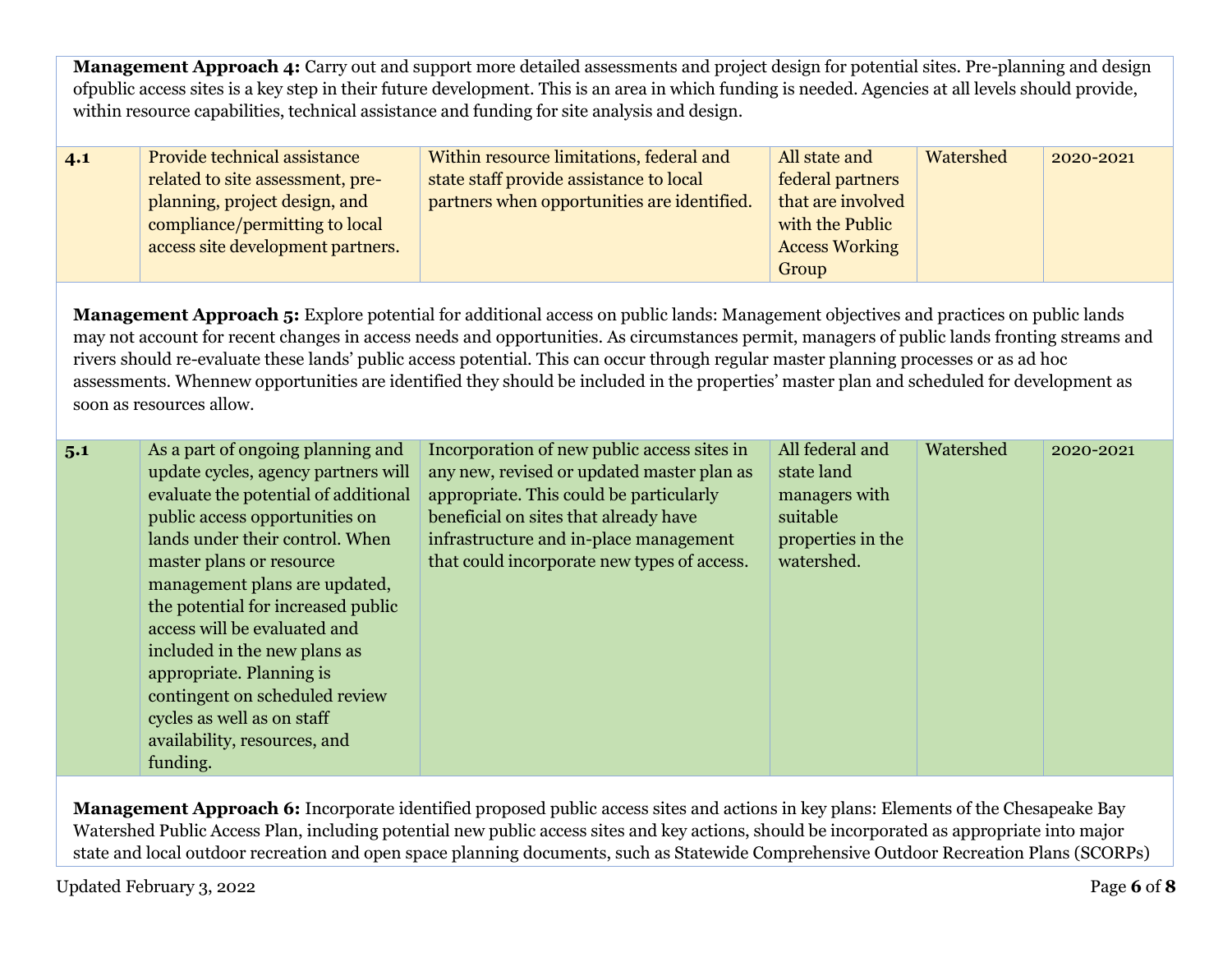and local land use plans. Local units of government are encouraged to incorporate potential new public access sites and policies in local comprehensive and capital improvement plans.

| 6.1 | Encourage incorporation of     | State agencies will continue to provide    | State agencies   | Watershed | 2020-2021 |
|-----|--------------------------------|--------------------------------------------|------------------|-----------|-----------|
|     | recommendations from state     | information and data to local and regional | asresources and  |           |           |
|     | SCORPs into local and regional | governments for use in their planning      | staffing allows. |           |           |
|     | plans.                         | processes.                                 |                  |           |           |

**Management Approach 7: Climate Change:** As we move toward achieving the Chesapeake Bay Public Access goal we must identify how planning and implementation can be adapted to address climate change and sea level rise projections.

| 7.1 | Agencies working on public<br>accesstake sustainability and<br>resilience into consideration<br>when planning and implementing<br>new or improved public access<br>projects and particularly as it<br>relates to inland flooding, sea<br>level rise, and other climate<br>change issues. They are also<br>providing technical assistance to<br>localities and NGO's<br>as resources allow. | Incorporation of sustainable practices and<br>resiliency when designing or implementing<br>new or enhanced access sites. Incorporate<br>appropriate public access site development<br>in conjunction with projects addressing<br>climate change. | Federal and state<br>agencies offer<br>technical<br>assistance as<br>resources allow. | Watershed | 2020-2021 |
|-----|--------------------------------------------------------------------------------------------------------------------------------------------------------------------------------------------------------------------------------------------------------------------------------------------------------------------------------------------------------------------------------------------|--------------------------------------------------------------------------------------------------------------------------------------------------------------------------------------------------------------------------------------------------|---------------------------------------------------------------------------------------|-----------|-----------|
|-----|--------------------------------------------------------------------------------------------------------------------------------------------------------------------------------------------------------------------------------------------------------------------------------------------------------------------------------------------------------------------------------------------|--------------------------------------------------------------------------------------------------------------------------------------------------------------------------------------------------------------------------------------------------|---------------------------------------------------------------------------------------|-----------|-----------|

**Management Approach 8:** Fully address accessibility at public access sites: Public access sites are subject to federal and state standards and guidelines for ensuring access by a population with diverse physical capabilities. Yet it is not always clear how some of these guidelines may apply,particularly to boating access sites.

| 8.1 | Establish as a condition of      | Evidence of grant/financial award           | All grant       | Watershed | 2020-2021 |
|-----|----------------------------------|---------------------------------------------|-----------------|-----------|-----------|
|     | financial assistance awards, the | programs with requirement of compliance     | awarders        |           |           |
|     | development of new public access | with accessibility standards and guidelines | wherever        |           |           |
|     | sites in compliance with         | to ensure access by a population with       | feasible should |           |           |
|     | accessibility standards and      | diverse physical capabilities.              | include         |           |           |
|     | guidelines to ensure access by a |                                             | accessibility.  |           |           |
|     | population with diverse physical |                                             |                 |           |           |
|     | capabilities.                    |                                             |                 |           |           |